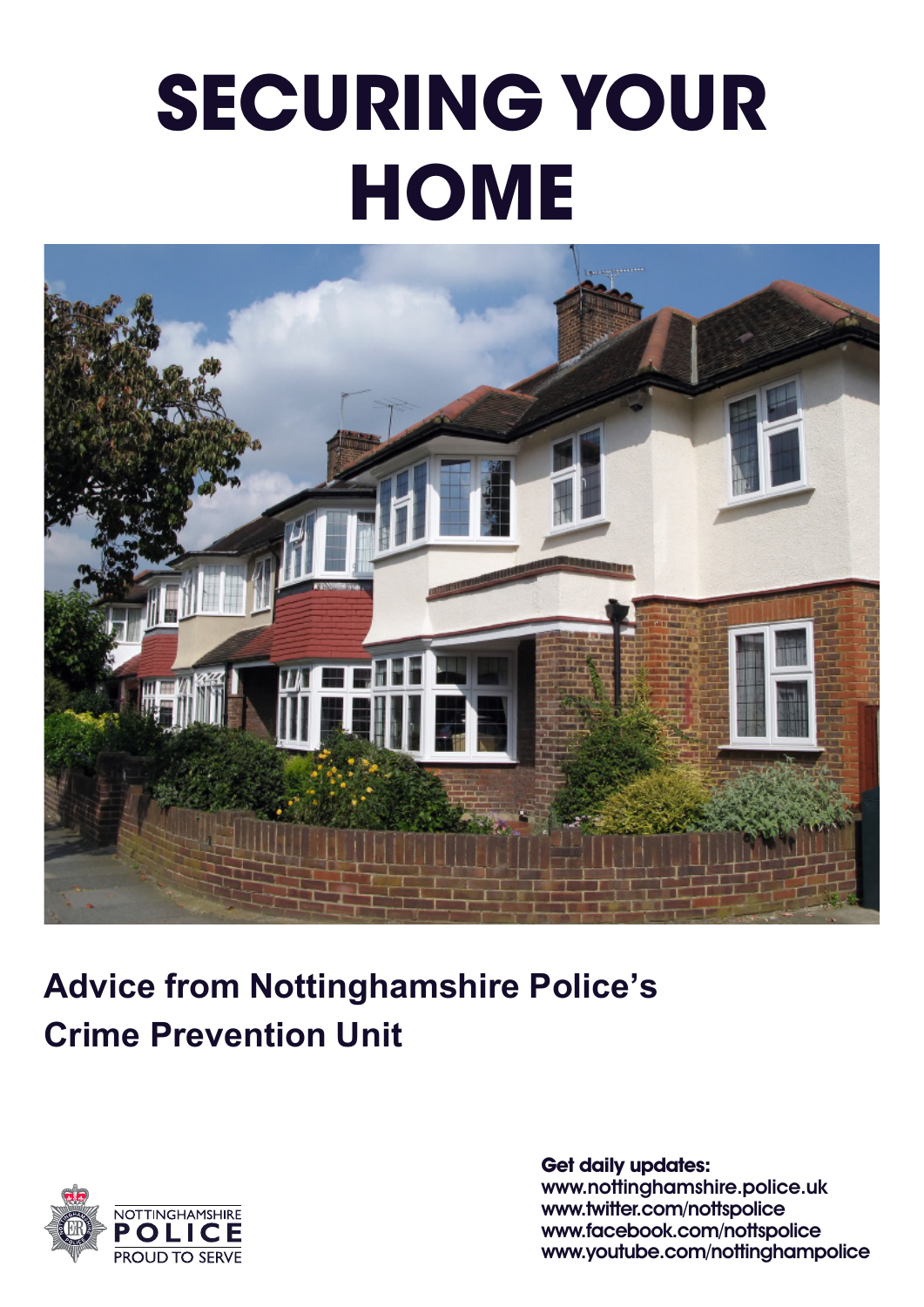# **Your home**

Contrary to popular belief, most domestic burglaries are committed by opportunist thieves looking for the easiest way of getting into your home without being seen or disturbed. Sometimes they don't even have to use force - they get through an open window or door.

Look at your home through the eyes of a burglar.Are there places where a burglar could break into your home without being seen? How would you get in if you had forgotten your keys? If you could get inside, so could a burglar.

Securing your home is the best way to reduce the chances of you becoming a victim of burglary. Follow this advice to ensure your home is as secure as possible.

# **Home security checklist**

# Windows and doors

- When you go out, always close and lock external doors and windows, even if you are just going out for a short time.
- Fit a five lever mortice lock (British Standard 3621) to all exterior wooden doors.The lock is only as effective as the frame it is fitted to so make sure this is in good condition. Patio and French doors should have top and bottom bolts fitted. If you are having new windows and doors installed, ensure they are certified to British Standard 7950 (windows) or PAS 24 (doors).
- UPVC or composite doors have multilocking systems, but it is strongly recommended they are fitted with an anti-snap lock cylinder (TS007) of 3\* standard as a minimum.
- Window locks, especially on older windows, will help stop people getting into your house. Remember, a burglar is less likely to break in if it would mean they had to smash a window, as the sound of breaking glass could attract attention. One in three burglars get inside homes through a rear window. Window locks can be seen from the outside and could deter a burglar from forcing the window.
- Before fitting extra locks to UPVC windows, talk to the fitter to make sure it won't affect the warranty.
- If you have deadlocks, use them. They make it more difficult for a thief to get out again. But don't leave the key near the door or in an obvious place nearby.
- If you have a flat roof extension the windows above it should always be locked.
- A spyhole in your front door allows you to see who is there.A door chain allows you to open the door a little way to talk to the caller without opening it fully.

# Keys

- Ensure your keys are kept in a safe place out of sight and well away from your letterbox.
- Don't tag keys so they can be easily identified.
- Keep all spare keys in a safe place.
- Don't leave spare keys outside or in a garage or shed.

# Outside your home

- Never leave garages or shed unlocked, especially if they connect to your property.
- Visible burglar alarms and carefully directed security lighting can deter burglars. Make sure alarms stop sounding after 20 minutes and liahts don't disturb your neighbours.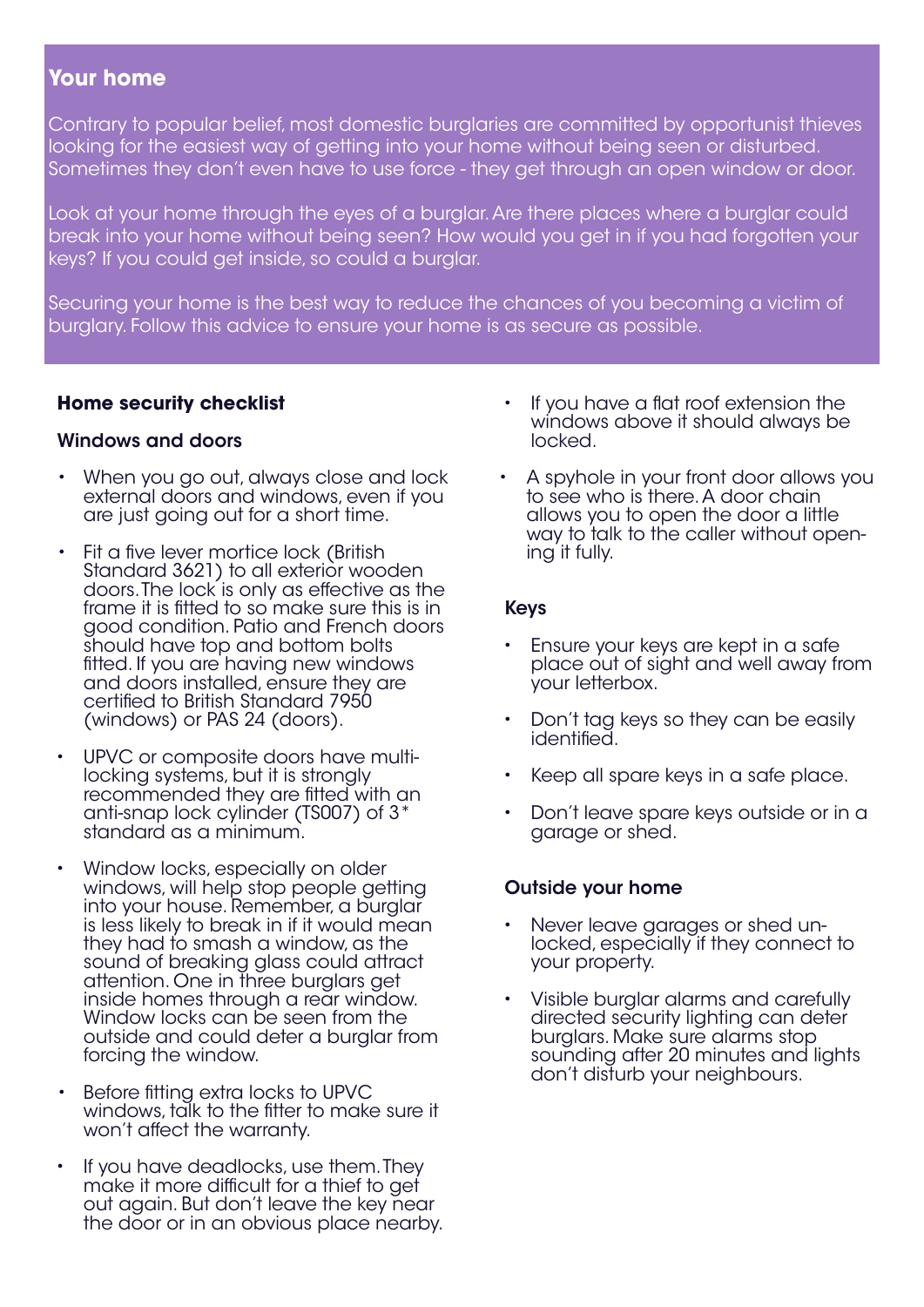# Protecting the perimeter of your property

- Planning regulations govern many changes you can make to the outside of your home, including erecting walls and fences. However, you don't need to apply for planning permission to make every change you might want to. Check with your local planning authority.
- Unless you live in a Listed Building, or your local council has removed your 'permitted development rights' (your right to carry out limited development without applying for planning permission), you can build a fence or boundary wall up to 1 metre high where it will be next to a road or footpath, or up to 2 metres high elsewhere.
- Your front garden should not provide cover for a burglar. Hedges or fences at the front of your home should be limited to 1 metre high.
- At the rear of your property, hedges, fences or walls can be up to 1.8 metres high. Gates leading to the rear of your property should be the same height and padlocked.
- For added security, place a trellis along the top of your fence and plant prickly or thorny bushes alongside it.
- Fit lighting in your garden. Consider security lights that are controlled by a passive infrared sensor that detects movement, or low wattage lights controlled by dusk to dawn sensors that stay on all night and are relatively cheap to run.
- Lights should be fitted high and out of reach.

**Contact Nottinghamshire Police's Pre Crime Unit for more information and advice on all of these security options.**

# Intruder alarms

If you are considering buying a new intruder alarm, it's a good idea to obtain at least three quotes from industry approved installers (NACOSS or SSAIB) or talk to your insurer who may have some recommendations.

You could also use the Trading Standards website www.buywithconfidence.gov.uk to check for vetted suppliers in your area.

Three types of intruder alarms are available:

# Monitored alarm

If the system is breached, a monitoring station informs the key holders and police within minutes.

# Audible only alarms

If activated, an alarm sound will alert your neighbours. These alarms are less expensive than monitored systems and are a good deterrent. However, you cannot guarantee anyone in the area will react to it and alert you or the police.

# Auto-dialling alarm

If the alarm is activated, the sound will alert your neighbours and the system will dial a series of telephone numbers. This allows the receiver to respond to the alarm.

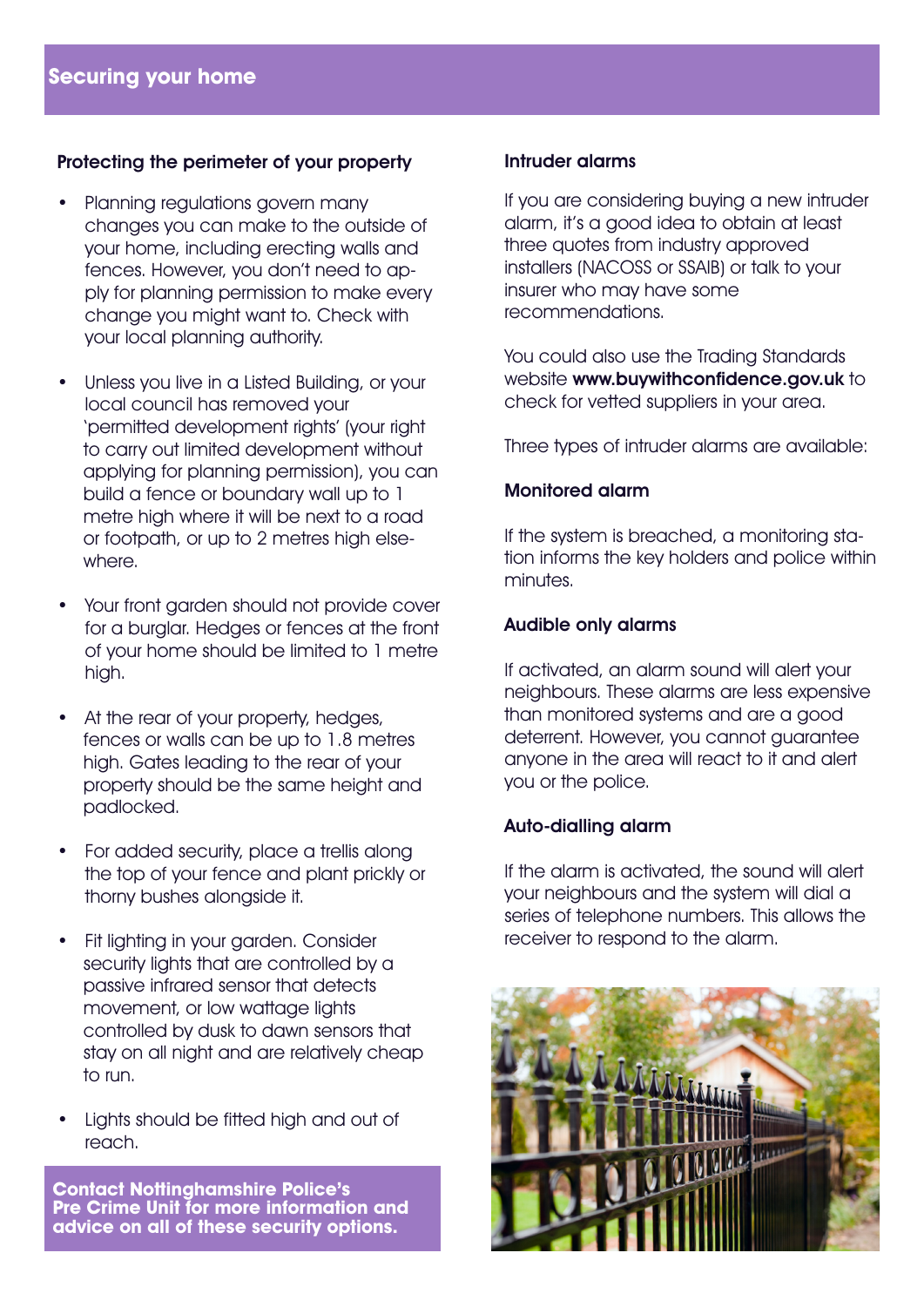# Garages and sheds

Garages and sheds are often used to store expensive tools and equipment. A burglar could use these to break into your home.

To reduce the chance of this happening, fit a strong hasp and padlock to your shed and garage doors. Make sure the doors are strong enough to resist being kicked or pushed in.

Consider fitting an intruder alarm, either linked to the house alarm or a separate stand alone system.

Move ladders, tables, chairs and wheelie bins so that they cannot be used to climb on. If possible, chain and padlock them to a strong anchor point.

Visibly mark the property you keep in your shed and garage and use anchor points to secure larger tools and equipment.

Register your valuables at the national online property database Immobilise so that police can reunite you with them if they are ever stolen and later recovered.

#### Visit www.immobilise.com



#### Be a good neighbour

If you see anyone acting suspicously in your neighbourhood, call the police on 101 or, in an emergency, 999.

# Living in a flat or shared housing

- Consider having a phone entry system fitted to the main door of your building, if there isn't one already. Never buzz open the door for strangers or hold open the door for someone you don't know.
- Get home contents insurance.
- If you are a student, take all of your high value belongings with you when you go home for the holidays, or use secure storage schemes run by your college or university if available.
- If you live in halls of residence, always lock your room even if you are just going down the corridor.

#### Going on holiday

- Suspend any deliveries, such as milk or newspapers.
- Ask a friend or neighbour to keep an eye on your property.
- Try to make your home look occipied while you are not there. Use timer switches on lamps or your radio.

# Fire safety

- When fitting security devices, consider how you would escape if there was a fire.
- Fit at least one smoke detector on every floor of your home. Follow the manufacturer's instructions carefully and check they are working at least once a month.
- Agree a plan with your family for getting out of your home in an emergency.
- Know where your keys are at all times.

#### Join a Neighbourhood Watch scheme

There are more than 15,000 schemes in the UK. Anyone can start a Neighbourhood Watch scheme. Ask for details at your local police station or visit www.ourwatch.org.uk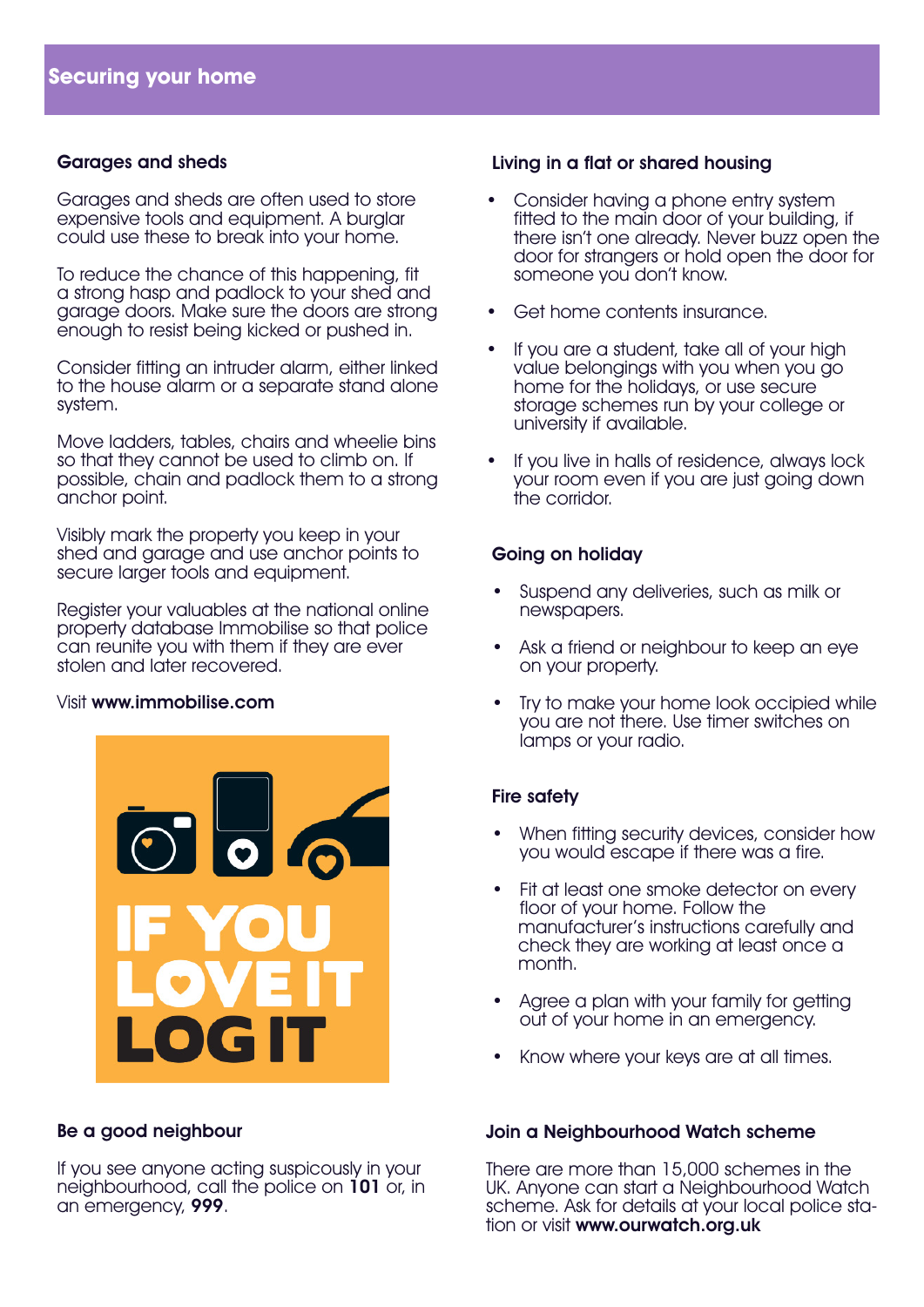#### Marking your property

There are many ways of marking your valuables. Some would be easy to replace if they were stolen, but others hold immense sentimental value and would be impossible to replace.

Consider buying a safe for personal papers, passports and small items of jewellery. This must be secured to the floor or a wall.

Many stolen items are recovered by the police every year but cannot be returned to their rightful owner because they cannot be identified. Below are some examples of how you can mark or register your property to ensure it is returned to you if it is ever stolen.

#### Ultraviolet or invisible marking

It can only be seen by an ultraviolet lamp, although it does fade over time and can be washed off eventually.

#### Permanent marking

Suitable for hard surfaces by engraving or etching.

#### Tracking for laptops and smartphones

These can now be traced if stolen by using online tracking software, which is usually free. Search online and register your laptop or phone.

# Know your IMEI number

If your mobile phone is lost or stolen, your network provider will want to know your IMEI number. This can be found by typing \*#06# into your phone. Make a note of the number that appears and keep it safe.

If you have antiques, artwork or other items that require specialist security marking, download our 'Protecting your art and antiques' guide.

#### Personal safety at home

While securing your property can keep you and your belongings safe, there are steps you can take to ensure you are safe in different situations you may find yourself in.

If you think an intruder is in your home, only you can decide how to deal with the situation. Think now about what you might do - you might not be thinking clearly if it ever happens to you.

If you arrive home and you think an intruder could be inside, don't go inside alone. Go to a neighbour or friend's house and raise the alarm. Call the police immediately on 999.

In the unlikely event that you are at home and an intruder enters your home, call the police immediately. Make sure you have a phone within reaching distance at all times so you can easily raise the alarm.

It is best not to challenge an intruder but to alert the police straight away.

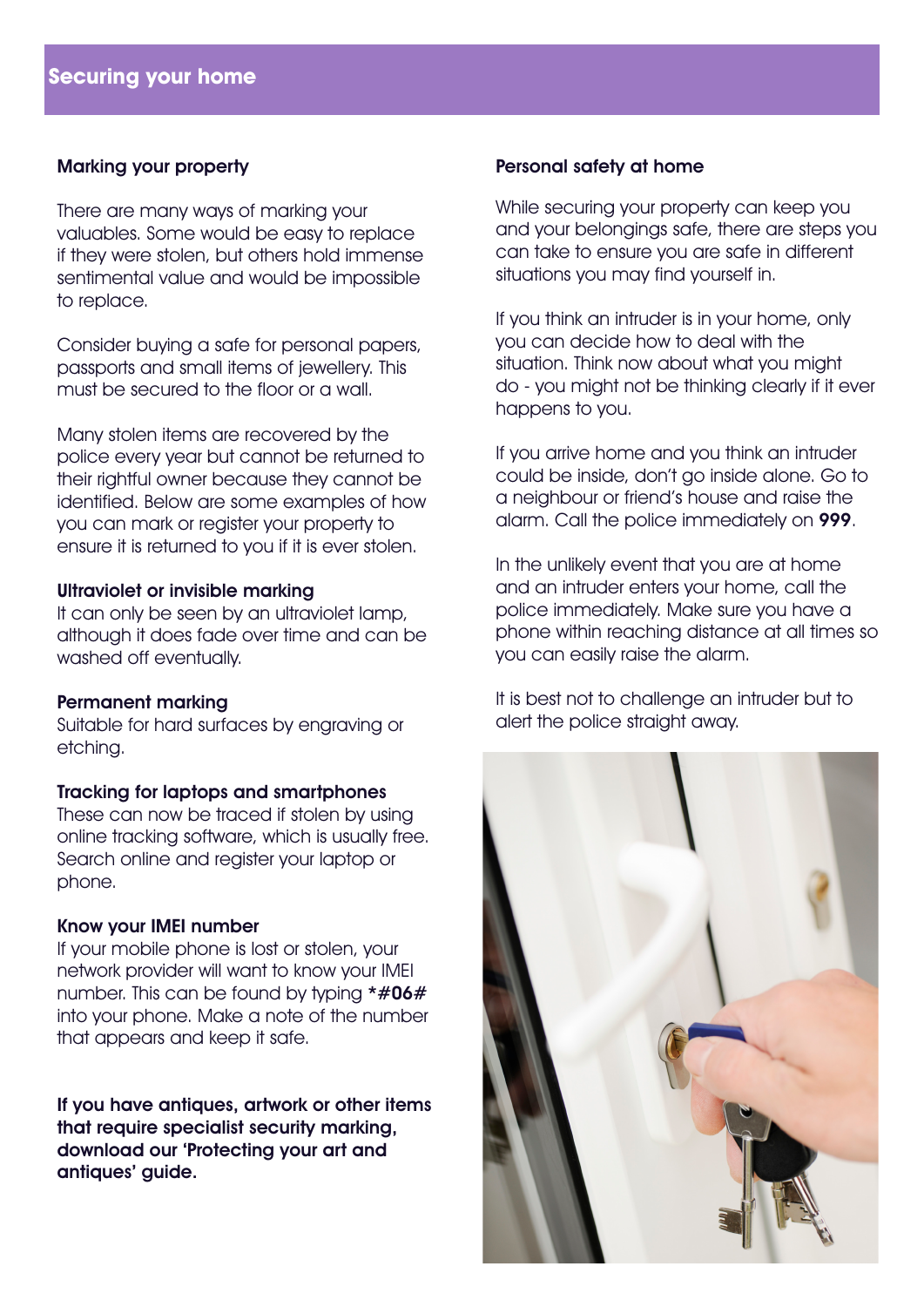#### Older people

At times, you may feel more vulnerable at home, but a few simple steps can help reduce the risk of you becoming a victim of crime.

- Don't keep large sums of cash at home use a bank account instead.
- Many areas run schemes specifically aimed at assisting older people with home security and general maintenance. You should ask advice from your local police officers, local authority or community groups.
- If your area has a community alarm system, consider joining the scheme so you can alert someone if you trip or fall or are feeling unsafe at home.
- Keep a list of useful telephone numbers by your phone. This could include members of your family, 101 for your local police and your local council.



#### Bogus callers

Most people who call at your home will be genuine, but sometimes criminals do try to trick their way into people's homes.

This advice will help to keep you safe at home.

LOCK - keep your front and back doors locked even when you are at home.

**STOP** - Before you answer, stop and think whether you are expecting anyone. Check you have locked the back door and taken the key out. Look through a spyhole or window to see who the caller is.

CHAIN - If you decide to open the door, put the chain or door bar on first, if you have one. Keep the chain or bar on while you are talking to the caller.

CHECK - Even if the caller has a pre-arranged appointment with you, check their identity card carefully. Close the door while you do this. If you are still unsure, call the company concerned to verify their representative's identity. Don't use a phone number on the card, as it could be fake. Look up the company in the phone book if you can.

Most utility companies operate a password scheme for older or vulnerable customers. You can register with the scheme and their representative will have to confirm your password when they visit to prove they are a genuine employee of the company.

Bogus callers may be smartly dressed and often claim to be from the police, the council or the 'water board'. They sometimes claim to be builders or gardeners and try to trick people into paying for unnecessary work. You should never agree to having work done by someone who is just passing by. If you need work doing, get at least two quotes from reputable companies.

If you think a bogus caller has been to your home, call the police immediately on 999.

**If you have any doubts KEEP THEM OUT!**